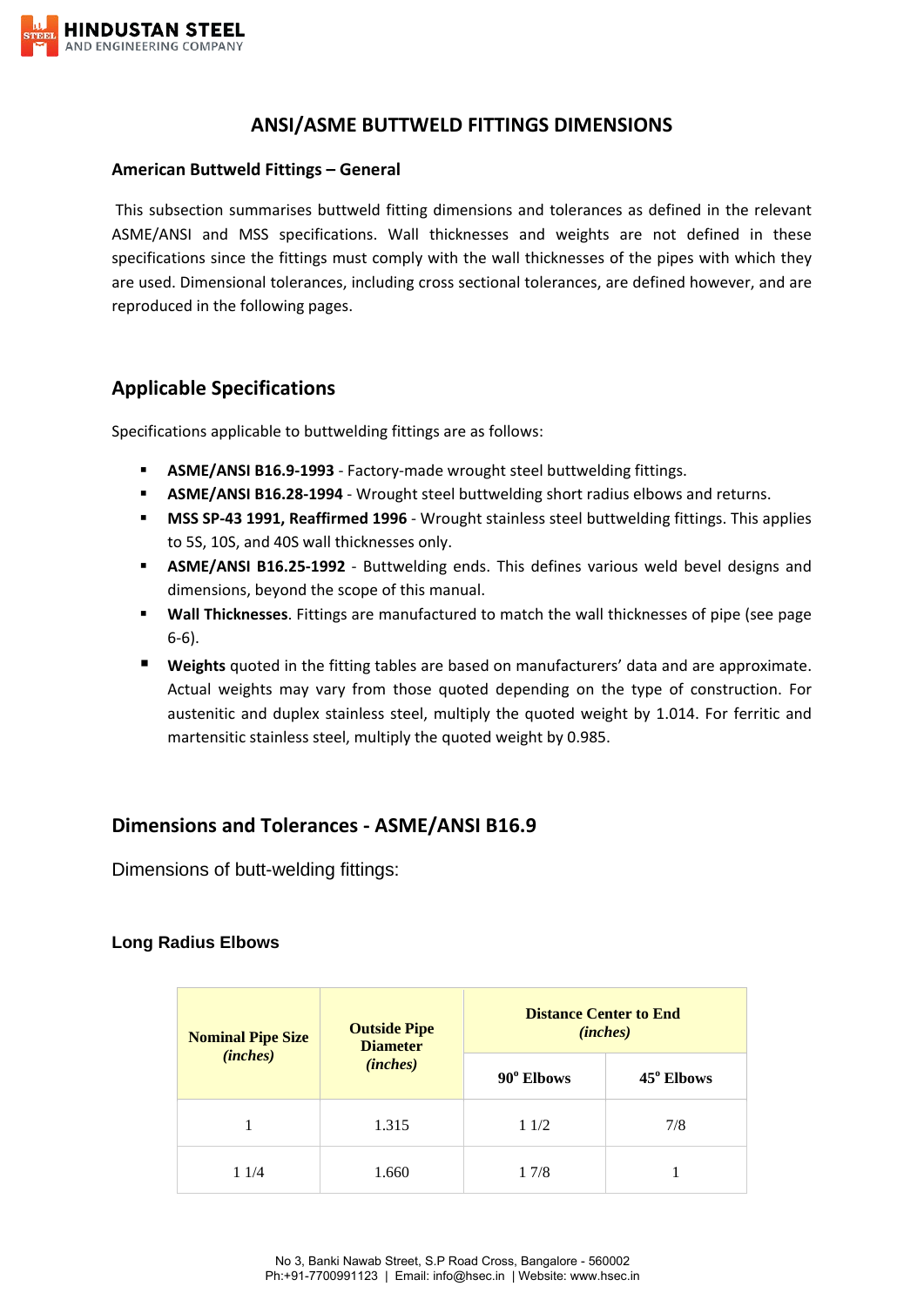

| <b>Nominal Pipe Size</b> | <b>Outside Pipe</b><br><b>Diameter</b><br>(inches) | <b>Distance Center to End</b><br>(inches) |                |
|--------------------------|----------------------------------------------------|-------------------------------------------|----------------|
| (inches)                 |                                                    | 90° Elbows                                | 45° Elbows     |
| $11/2$                   | 1.900                                              | 21/4                                      | $1\;1/8$       |
| $\overline{2}$           | 2.375                                              | 3                                         | 13/8           |
| 21/2                     | 2.875                                              | $3 \frac{3}{4}$                           | 13/4           |
| 3                        | 3.5                                                | 41/2                                      | $\overline{2}$ |
| 31/2                     | 4.0                                                | 51/4                                      | 21/4           |
| $\overline{4}$           | 4.5                                                | 6                                         | 21/2           |
| 5                        | 5.563                                              | 71/2                                      | 31/8           |
| 6                        | 6.625                                              | 9                                         | 33/4           |
| $\,8\,$                  | 8.625                                              | 12                                        | 5              |
| 10                       | 10.750                                             | 15                                        | 61/4           |

### **180<sup>o</sup> Returns**

| <b>Nominal Pipe Size</b><br>(inches) | <b>Outside Pipe</b><br><b>Diameter</b><br>(inches) | <b>Distance</b><br>(inches) |                     |
|--------------------------------------|----------------------------------------------------|-----------------------------|---------------------|
|                                      |                                                    | <b>Center to Center</b>     | <b>Back to Face</b> |
| 1                                    | 1.315                                              | 3                           | 23/16               |
| 11/4                                 | 1.660                                              | $3 \frac{3}{4}$             | 23/4                |
| 11/2                                 | 1.900                                              | 41/2                        | 31/4                |
| 2                                    | 2.375                                              | 6                           | 43/16               |
| 21/2                                 | 2.875                                              | 71/2                        | 53/16               |
| 3                                    | 3.5                                                | 9                           | 61/4                |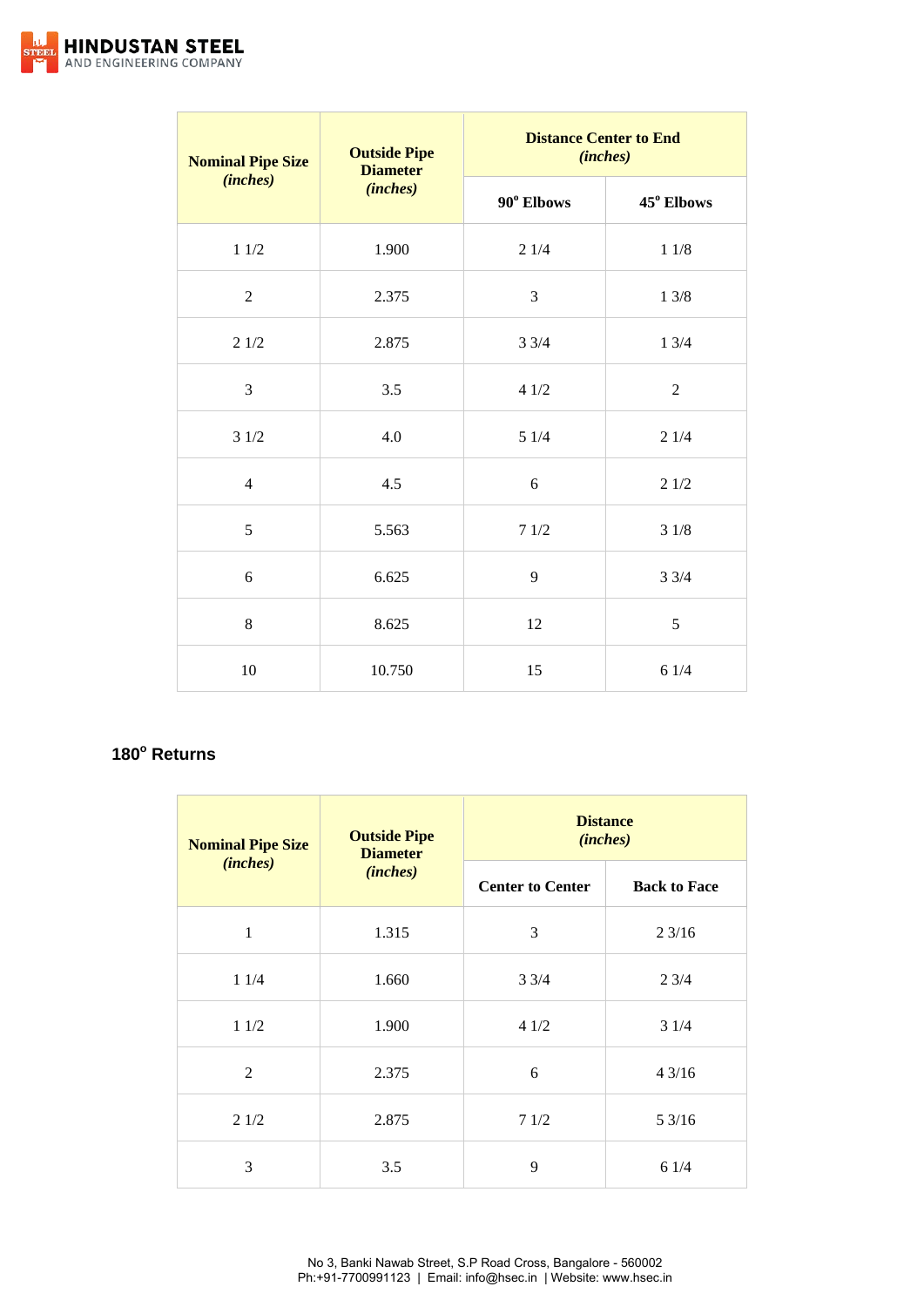

| <b>Nominal Pipe Size</b><br>(inches) | <b>Outside Pipe</b><br><b>Diameter</b><br>(inches) | <b>Distance</b><br>(inches) |                     |
|--------------------------------------|----------------------------------------------------|-----------------------------|---------------------|
|                                      |                                                    | <b>Center to Center</b>     | <b>Back to Face</b> |
| 31/2                                 | 4.0                                                | 101/2                       | 71/4                |
| $\overline{4}$                       | 4.5                                                | 12                          | 81/4                |
| 5                                    | 5.563                                              | 15                          | 10 5/16             |
| 6                                    | 6.625                                              | 18                          | 12 5/16             |
| 8                                    | 8.625                                              | 24                          | $16\frac{5}{16}$    |
| 10                                   | 10.750                                             | 30                          | 20 3/8              |

## **Straight Tees**

| <b>Nominal Pipe Size</b><br>(inches) | <b>Outside Pipe</b><br><b>Diameter</b> |      | <b>Distance Center to End</b><br>(inches) |  |
|--------------------------------------|----------------------------------------|------|-------------------------------------------|--|
|                                      | (inches)                               | Run  | Outlet                                    |  |
| $\mathbf{1}$                         | 1.315                                  | 11/2 | 11/2                                      |  |
| 11/4                                 | 1.660                                  | 17/8 | 17/8                                      |  |
| 11/2                                 | 1.900                                  | 21/4 | 21/4                                      |  |
| $\overline{2}$                       | 2.375                                  | 21/2 | 21/2                                      |  |
| 21/2                                 | 2.875                                  | 3    | 3                                         |  |
| 3                                    | 3.5                                    | 33/8 | 33/8                                      |  |
| 31/2                                 | 4.0                                    | 33/4 | 33/4                                      |  |
| $\overline{4}$                       | 4.5                                    | 41/8 | 41/8                                      |  |
| 5                                    | 5.563                                  | 47/8 | 47/8                                      |  |
| 6                                    | 6.625                                  | 55/8 | 55/8                                      |  |